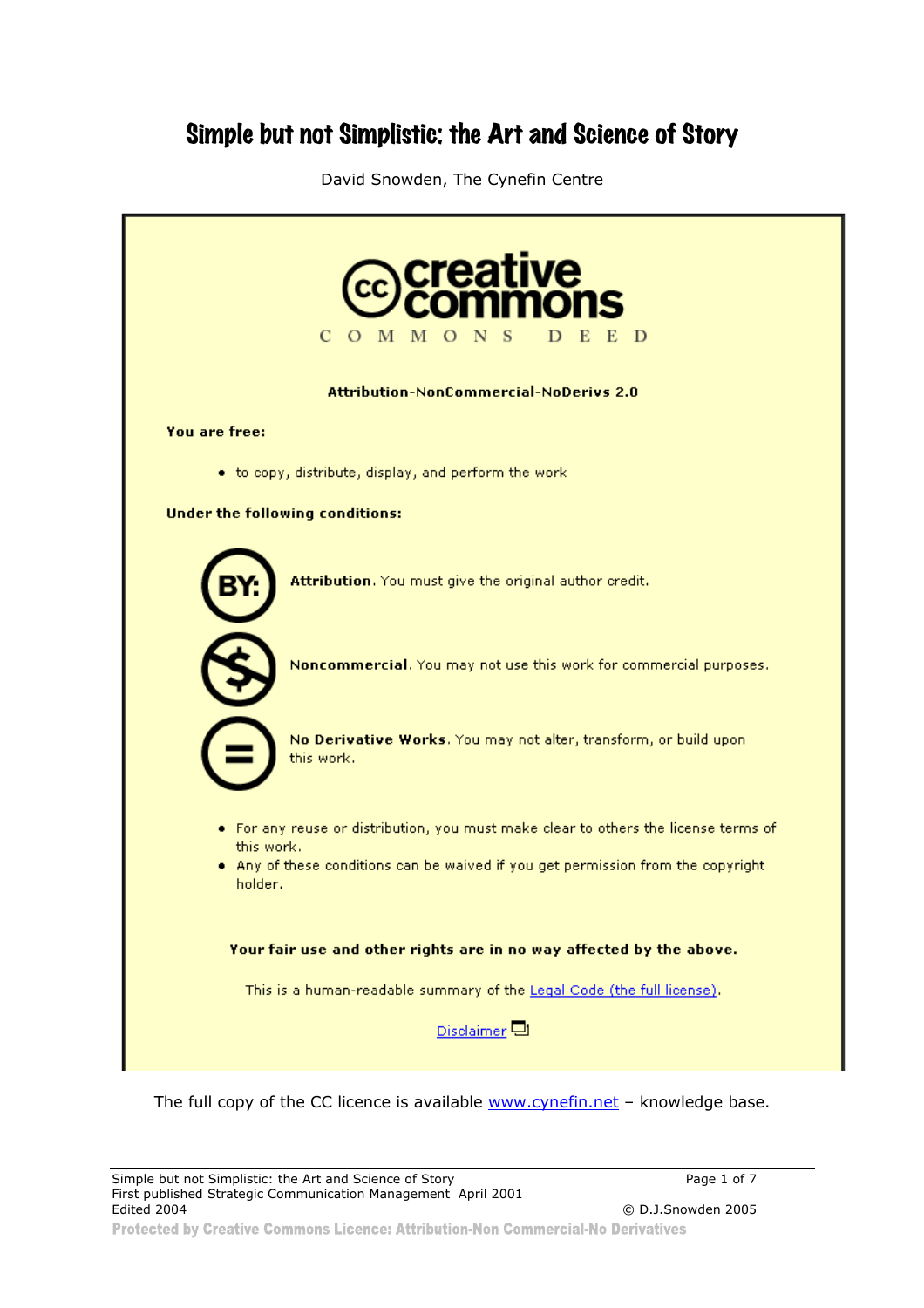## Simple but not Simplistic: the Art and Science of Story

David Snowden Founder The Cynefin Centre *www.cynefin.net*

Story telling in the context of an organisation is an ambiguous term. For some it implies a lack of honesty; a selective remembrance designed to manipulate human behaviour for a purpose that may be good or bad; for others it is about entertainment, making a message compelling and leaving the audience with a warm sense of satisfaction. Cynical propaganda or naive enthusiasm, both are all too characteristic of much practice in organisational story telling: the latter is foolish and the former is immoral. Properly understood the organisational use of story is both a science and an art, it has a profound impact on human communities and deserves serious, and ethical treatment; employing a script writer, journalist, actor or whatever to improve communication is at best a lost opportunity and at worse results in a rejection of the desired message.

## The Seven Characteristics of Story

As story telling has become yet one more management fad, we have seen much misrepresentation and trivialisation of a potentially powerful technique. A particular fault is to focus on story solely as message carrier, this misses the point; outwards communication is only one, and not necessarily the most important aspect of Story. Story is an old skill rediscovered for a new and increasingly complex age; yes, Story is about more effective communication, but it can also reveal culture, disrupt complacency and restore human value. It is important in the context of an organisation for many reasons, seven of which are worthy or particular note:

- Story delivers complex ideas in a simple, consistent, and memorable form.
- Properly constructed with an awareness of naturally occurring local forms, Story can convey a message in culturally diverse situations without loss of meaning or integrity.
- The traditional use of archetypes in story can assume a confessional character, which in turn permits the disclosure of failure and consequent stimulation of learning, without the need for direct criticism or admission of responsibility.
- The use of metaphor provides a mechanism to challenge and disrupt "received wisdom" or hide bound tradition, without excessive threat.
- A well-constructed story is multi layered; it's meaning unravels over time. A powerful story can be told and retold with new value revealed on each retelling, and in unforeseeable circumstance.
- The anecdotes that arise naturally in a community can reflect the underlying values, operating principles and beliefs that are the real culture of that community and which bear a fractal relationship to the organisation as a whole.
- If a community is aware of the nature and use of story techniques, then Story projects become ethically self-regulating, and pernicious use of story for character assassination and misrepresentation becomes more difficult.

In this article we will look at three classes of a fully developed approach to organisational story, each of which makes use of one or more of the features listed above. The three classes are Fable, Disruptive metaphor and the use of Archetypes as a confessional

Protected by Creative Commons Licence: Attribution-Non Commercial-No Derivatives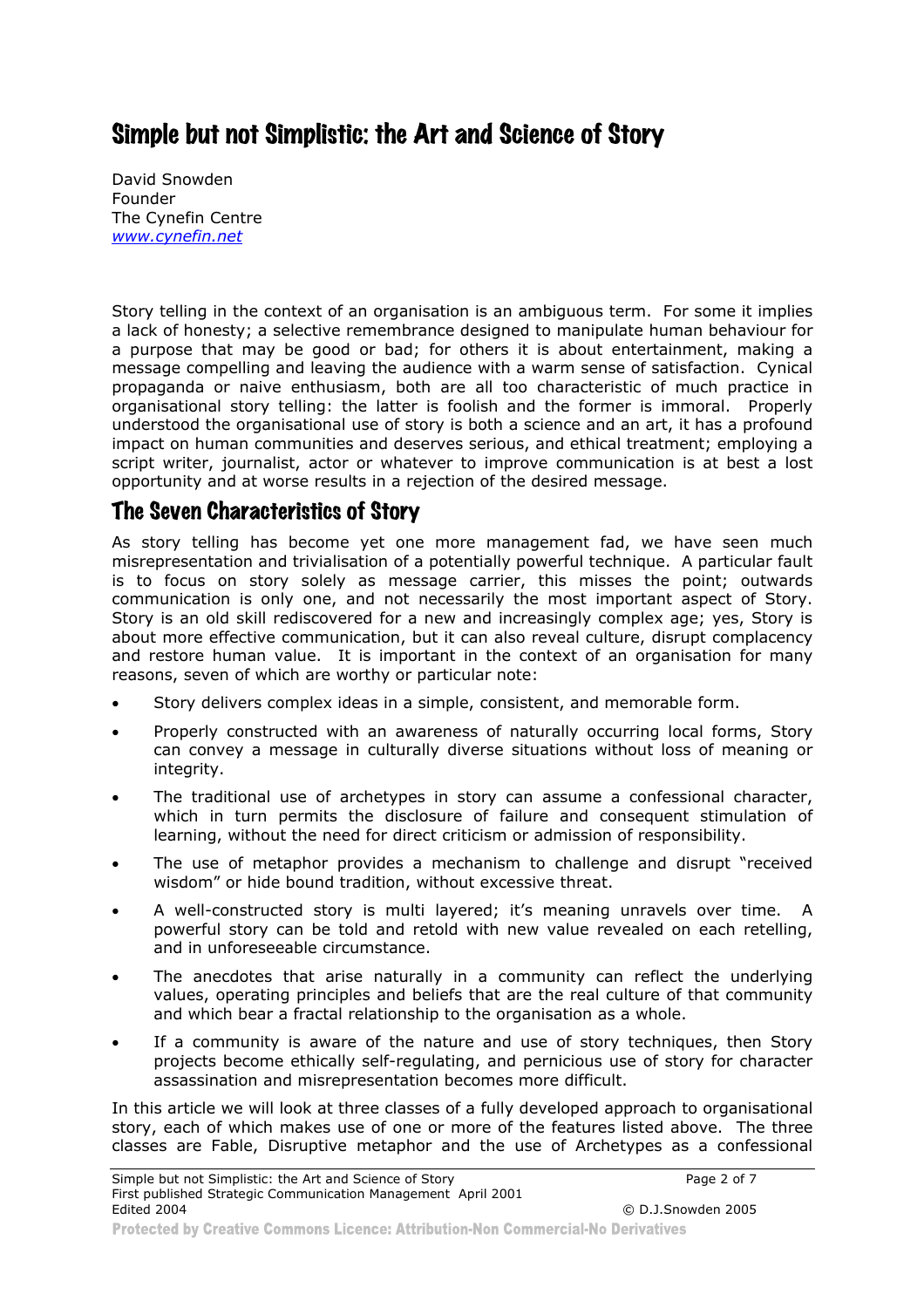device. These three form part of a wider set of seven developed within the Institute for Knowledge Management's research programme on Organisational Story Telling. The conclusion will then provide some guiding principles to a non-trivial approach to organisational story telling, and point to some of dangers of misguided use of story techniques that regrettably, are an inevitable consequence of their growing popularity.

### The use of fables: managing the mission and values of an organisation

Fables are one of the oldest applications of stories with diverse uses. Storytellers use fables to propagate the values and beliefs of a whole society, both through the direct and stated message, or moral that is their conclusion and the underlying unstated messages and value transformations that arise from the interactions of the characters with themselves, with their environment and with the supernatural. In the context of organisational use of Story, fables are the means by which we can deliver a consistent message through the medium of a restricted number of storytellers, to cultural diverse audiences.

Many examples could be given of this, but the easiest way to illustrate use of this class of story project is to look at the hoary old problem of propagating the organisations mission and values. Most members of an organisation will have been through this experience on several occasions. A group of senior executives, possibly enabled by a firm of consultants lock themselves away in a mountain retreat and after an intense series of discussions descend with a well-crafted mission of immense value that will determine the well being of the organisation for the foreseeable future, motivate the staff through a common vision and generally inform all future decision making and branding. These days video clips, web casts and the like have replaced tablets of stone, but the principle is the same.

Unfortunately they fail to realise that their employees have been living in a different reality, they may event have reverted to false gods and idols. Critically, they have not lived through the experience of constructing the message, and as such the mission statement has less meaning, given the nature of these things it may even appear to be a set of pious platitudes, it may even be seen as hypocritical and will result in the rapid generation of propagation of anti-stories; the cynical myth form stories that selfgenerate and self-propagate within communities asked to believe that this time, things will be different. For the executives this is frustrating, for them the mission and values have real significance as they reflect the discourse from which they emerged. They may even believe that they have involved their staff in the their creation through workshops, consultant exercises and the like. However, no one who was not a part of that final meeting on the mountain can really extract the same level of meaning.

Fables can be of considerable use here; as stated earlier, it is about doing a few simple things early enough to have an impact. The stages outlined below are an idealised synthesis of several projects and more detailed explanation of the emergence of archetypes from anecdotes and associated work has been published elsewhere (Snowden 2000b & 2001) and will not be repeated here.

- 1. As a part of the final creation of the mission and value statements, the executives switch roles and look at those values from the most cynical perspective they can manage. This process is facilitated by the earlier construction of archetypes based on anecdotal material gathered within the organisation. By getting executives to assume the role of the archetype, possibly facilitated by actors a different perspective is gained and a collection of likely anti-stories is generated.
- 2. If necessary the mission statement is amended or modified to reduce the probability of anti-story, or to ensure that anti-stories that will arise can be predicted. The anti stories and earlier anecdotal material collected from the organisation, ideally anecdotes about previous corporate change initiatives, are then used as raw material to construct the story of why the new mission and values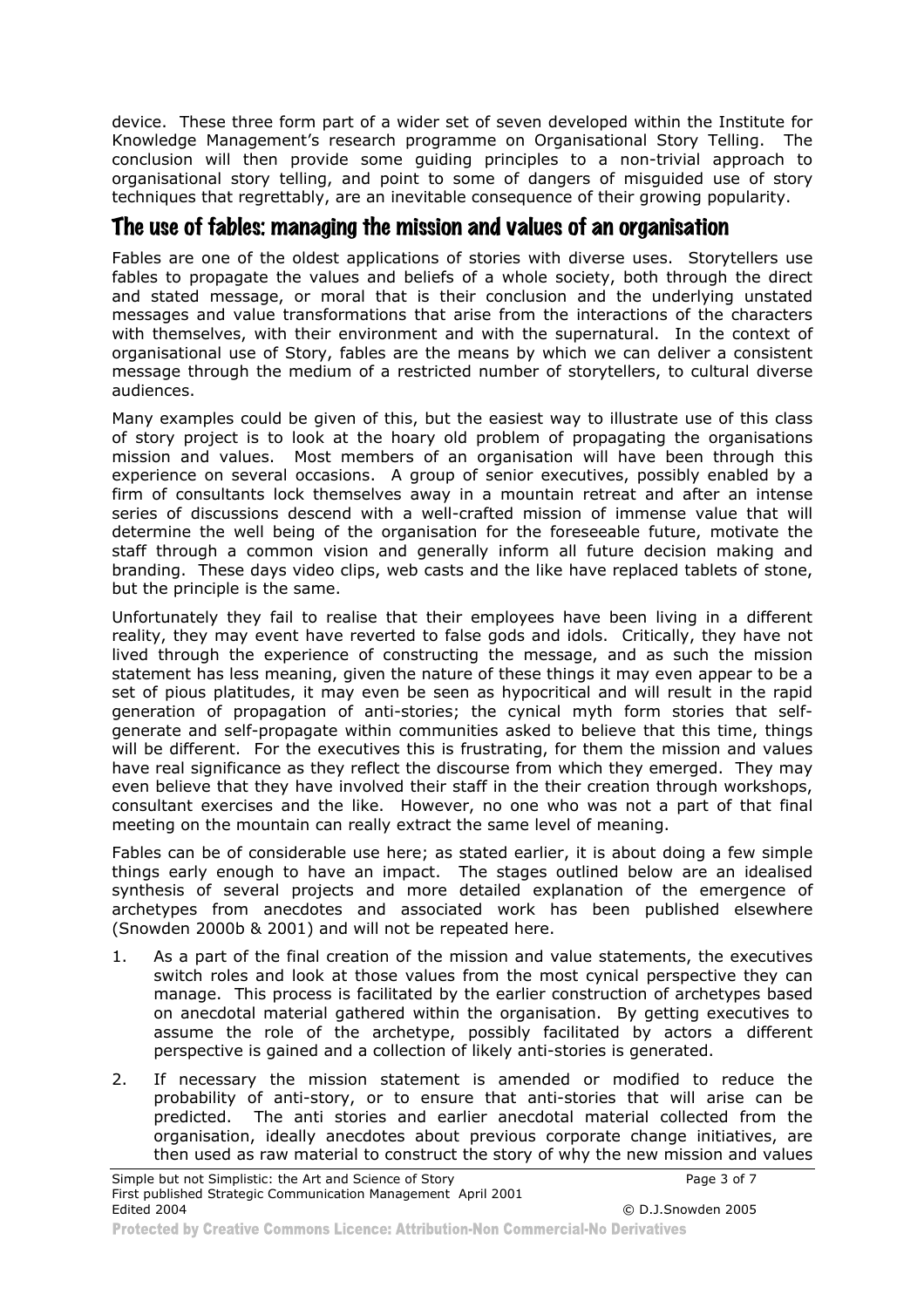are important. Such stories are typically seventeen plus acts long, and spend at least half of their lapsed time building context, the message is delivered at the end, by which time it is unarguable. Put up front as a proposition it is arguable, coming at the end of the story the message is unavoidable.

3. The construction of such a fable form story is relatively easy, provided only anecdotal material from the organisation is used; at all costs the temptation to invent material must be avoided. The fable can then be taught to the members of the executive who will be responsible for its propagation. Once they are word perfect, they are told they can never tell the story again; for some reason this always causes consternation! They are then taken through the structure of the story and re-populate the various elements with their own experience. We now have several executives all telling different stories, and telling them naturally as they are based on personal experience, but with all those stories communicating the same message, unarguable in the context of the story. To tell someone else's story requires considerable expertise, even professional storytellers find it difficult. Here we have people speaking from their own personal experience, but within a framework that can deliver precise, consistent and memorable messages far more effectively than traditional means of communication

There are several variations on the basic fable form. One follows a similar process to that described above, but uses a classic and universal fairy story form to construct the first or teaching fable. Research in this area is continuing, but it looks as though there are a limited, but powerful set of universal fairy stories. Beauty and the Beast, the story of innocence redeeming evil that was itself innocent be became corrupted by tragedy is one. *George and the Dragon* is *The Seven Samurai*, which in turn became *The Magnificent Seven*. Ordinary people succumb to the corrupt demands of evil for the sake of peace, but are awaked by a hero who transforms their perception of their capability; they defeat the oppressor. The basic message constructed in one culture using the form existent within that culture, is then told in another culture using a different form of the same story. The message is thus conveyed using channels already worn on the audience's brains through the stories of their childhood.

### Disruptive Metaphor

Metaphors allow conversation about painful things; they enable disruptive and lateral thinking and prevent entrainment of attitudes and stagnant ways of doing things. Often the form of the metaphor can be a book. Rudyard Kipling's Just So Stories are a rich source, as each story is a story of some aspect of the human condition. Science History is also a good way to disrupt entrained thinking. Take for example *Longitude* by Dava Sobel (Fourth Estate 1998). This brilliant book tells the story of the discovery of the means to measure Longitude in the eighteenth century, a discovery stimulated by a rich reward offered by the British Government. The means of measuring Latitude had long been known for centuries, but Longitude was a different problem, although the competition was announced the scientific community of day *knew* that the solution would be found in observation of the heavens, but this had major failings requiring clear skies, flat seas and high powered mathematics, but this would be resolved by future research. None of the scientists were prepared for the real solution; a furniture maker from the provinces made a clock that kept accurate time on shipboard. Time is the solution; Longitude is measured by the time difference from Greenwich Mean Time at midday. However this was not the solution the experts expected. For decades they attempted to ignore, denigrate and wear down the furniture maker and his son, until in the end, kicking and screaming they accepted the solution, but even then the prize was not paid in full. This metaphor can be used with great effect by asking a simple question: "Give me three incidences of where your staff have been treated in the same way as the Astronomer Royal and his cohorts treated that furniture maker". It always produces a useful answer. The alternative, "Give me three incidents where through pig headed

Protected by Creative Commons Licence: Attribution-Non Commercial-No Derivatives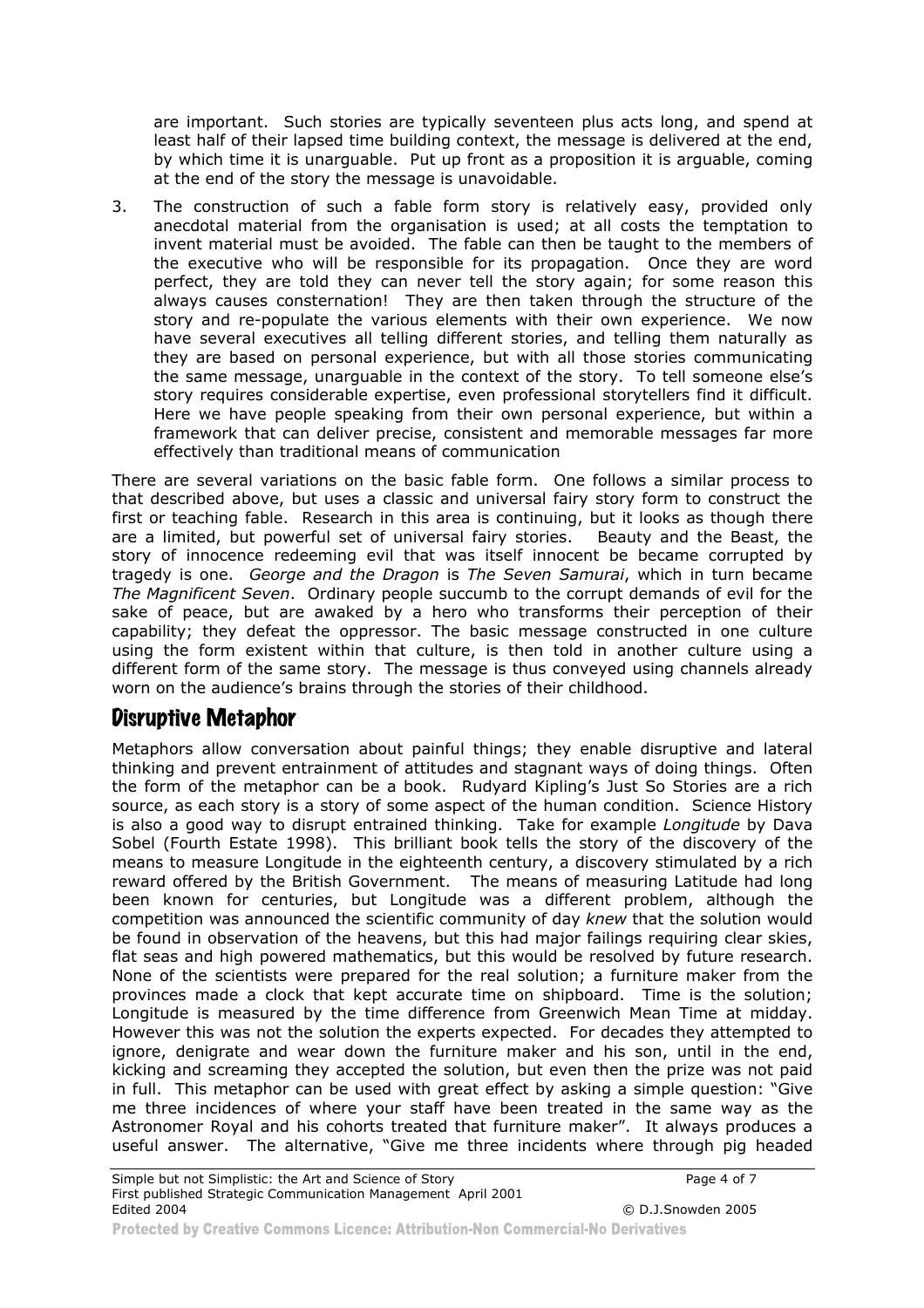ignorance and blind stupidity you have ignored the creative skills and talents of your staff" is both less predictable in outcome and far more dangerous! The metaphor allows people to understand at a deeper and less personally threatening, but still disruptive level.

Use of commonly known historical situations, books written for children, a television series; all these represent fairly simple uses of metaphor. We can also draw on other traditions, for example the use of fetish stones by Native Americans. These stones, each carved in the shape of an animal, allow the holder to assume the characteristics of that animal while they hold the stone. Using the same device in a workshop, but taking scenarios or archetypes as the fetish device we can stimulate new thinking.

At it's most sophisticated; metaphor can encompass game playing and involve significant change. For example, the Grendel Game created within the Complexity and Learning Project of the Institute for Knowledge Management is an advanced form of disruptive metaphor, which combines anthropological study, complexity theory and managed war games to create an exciting and innovative learning event. Here, following a study of the organisation using anthropological techniques developed and proven within earlier research into anecdote collection, a fictional planet is populated by aliens selected to reflect the current culture and new scenarios. This is done with a leading scientist, who in his spare time designs consistent alien environments for use by Science Fiction and Fantasy writers. In one recent book a database of over six hundred, alien species was created to ensure that the ten species used in the book were consistent. Executives from the organisation then seek to colonise the planet in a managed war game. They will face their own organisation in a metaphorical setting that allows more profound and meaningful learning. In a managed war game random chance is introduced and pure rule based games are rejected. The metaphor of the aliens allows a new perspective to be taken. In this way newness can be simulated without threat, and executives habituated to perspective shift and uncertainty.

#### Archetypes as a measure and confessional device

The stories that are told revel attitudes, beliefs, values and culture; in consequence the emergent properties of a collection of anecdotes from a socially cohesive community can form a radically new and very effective way to measure culture and staff attitude, or brand in the case of customers. This revealing aspect of story is also dangerous: to steal someone's story is to purloin their soul. Here we will look at one of the most versatile aspects of story: the archetype in the context of both measurement and confessional stories for pervasive learning.

Archetypes have a long and honourable tradition in story telling. The Greek and Norse Gods are all archetypes: they represent extreme aspects of human behaviour and stories about them collectively allow humans to reflect on their own condition. In the modern day the Dilbert cartoons appear on office notice boards, attached to e-mails and have even given birth to yet another set of management textbooks. By gathering anecdotal material from a community and stimulating high discourse levels in a workshop, archetypes that accurately reflect that community can be made to emerge, a process that is facilitated by the presence of a cartoonist (Snowden 2001). Archetypes that are extracted from the anecdotes told naturally in a community resonate: they have bite. Archetypes designed by a PR agency or on a brief from management have exactly the opposite effect, they jar, they are embarrassing, they fail to educate. Once we have them there are a variety of uses, for example:

• As a measure of culture or brand when used on employees or customers respectively. The archetype, an emergent property of a year plus of story telling is far more reflective of the thought processes of the community in question that an employee satisfaction survey or a traditional marketing measure of brand awareness. Looking at a collection of archetypes also is more educational for the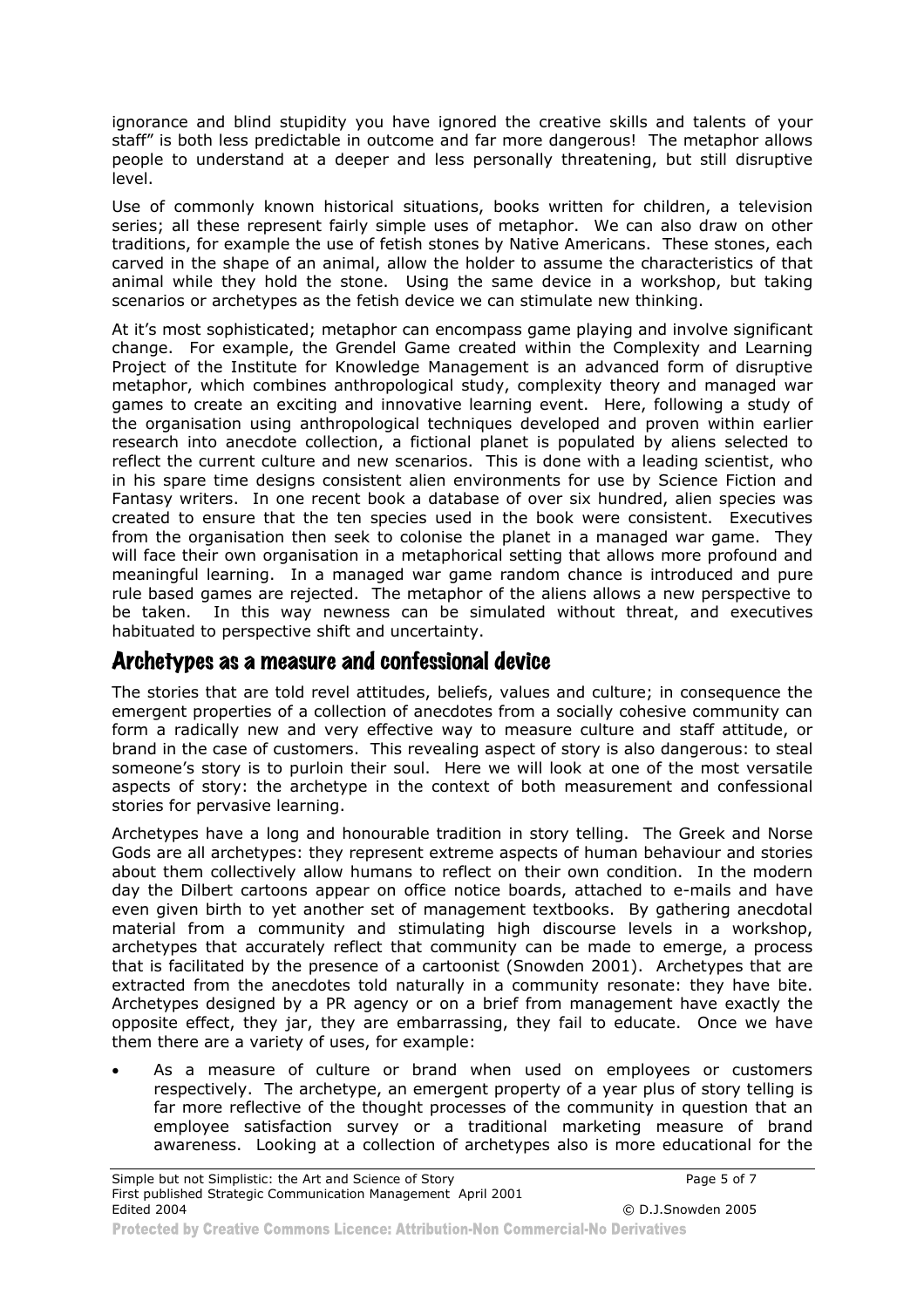receiver than a set of statistics with 'expert' interpretation; it is also less threatening which is why the learning is increased.

- As a mechanism of introducing soap opera form stories into an e-Learning environment. In one time take to complete the e-learning modules was halved (Snowden 2000a) by a series of stories using Tom, Jason and Linda. E-mails were received after the first module had been sent saying things like "I've finished module one, here's the assessment, PLEASE send me module two, I've got to find out what happened to Jason". The desire to drive through the story was one factor in the improved timescale, the main one though was that each story had been constructed using a fable form to deliver a precise message, and in the sub-text of the story to prepare the ground for the learning that was to follow. Just as a good teacher provides context to support the content that will follow, so Story repopulates an e-learning environment with context to facilitate learning.
- As a confessional device, in Sufi stories of the *Mulla Nasrudin,* the admission of failure is possible without attribution by creating a story about the failure in which the Mulla is the initiator of failure. In this way learning can spread without pain, and failure the most valuable form of lessons learnt is available to the wider community, not hidden or sanitised. In a lessons learnt programme, project reviews produce formal review documents in which truth is generally sacrificed to the requirements of the present. Successful teams rarely refer to luck, Failed team attribute everything to chance. By encouraging teams to create stories about their archetypes, this problem can be partially overcome. Also stories about Archetypes are inherently more attractive then dry project reviews – they are read more readily and their reading is a voluntary act.
- Archetypes enhance system design. A traditional requirements specification is a static act and for designers there is no immediate interaction or dialogue with the users. Modern attempts to create typical users, often with developed personalities based on demographic or other data are too structured, too rational to be really effective. They are an expert's interpretation and suffer from restricted application in consequence. Archetypes on the other hand, taken as a set reflect the likely uses of a system. Pinned to the partition above each computer, the subject of discussion in design meetings, integrated to training material: the uses are legion

There are many other uses of archetypes, but they only really work if they really reflect the communities involved. As such they must arise from the anecdotal material of a community, not be the external imposition of an expert. This is of particular importance where archetypes are being used in a merger or acquisition; here the sensitivity of the measure requires a paranoid attention to not influencing or interpreting the material, but to facilitate the community itself to allow the emergence of the archetypes.

#### **Conclusions**

Story is a very powerful tool, it the natural and most sustainable of communication techniques developed by the human race. It is not just about communication, tell a good story; it is also about a sophisticated way of understanding the underlying culture of a community and a means of disrupting that community to the point where real learning and innovation take place. The following is an incomplete, but valid set of guidelines for organisational story telling.

- 1. Its as important to stimulate the natural telling of stories as it is to write them
- 2. Stories must always be rooted in anecdotal material obtained from the community in question – that material may be fact, fiction or 'faction', it doesn't matter; what matters is that it represents the community.